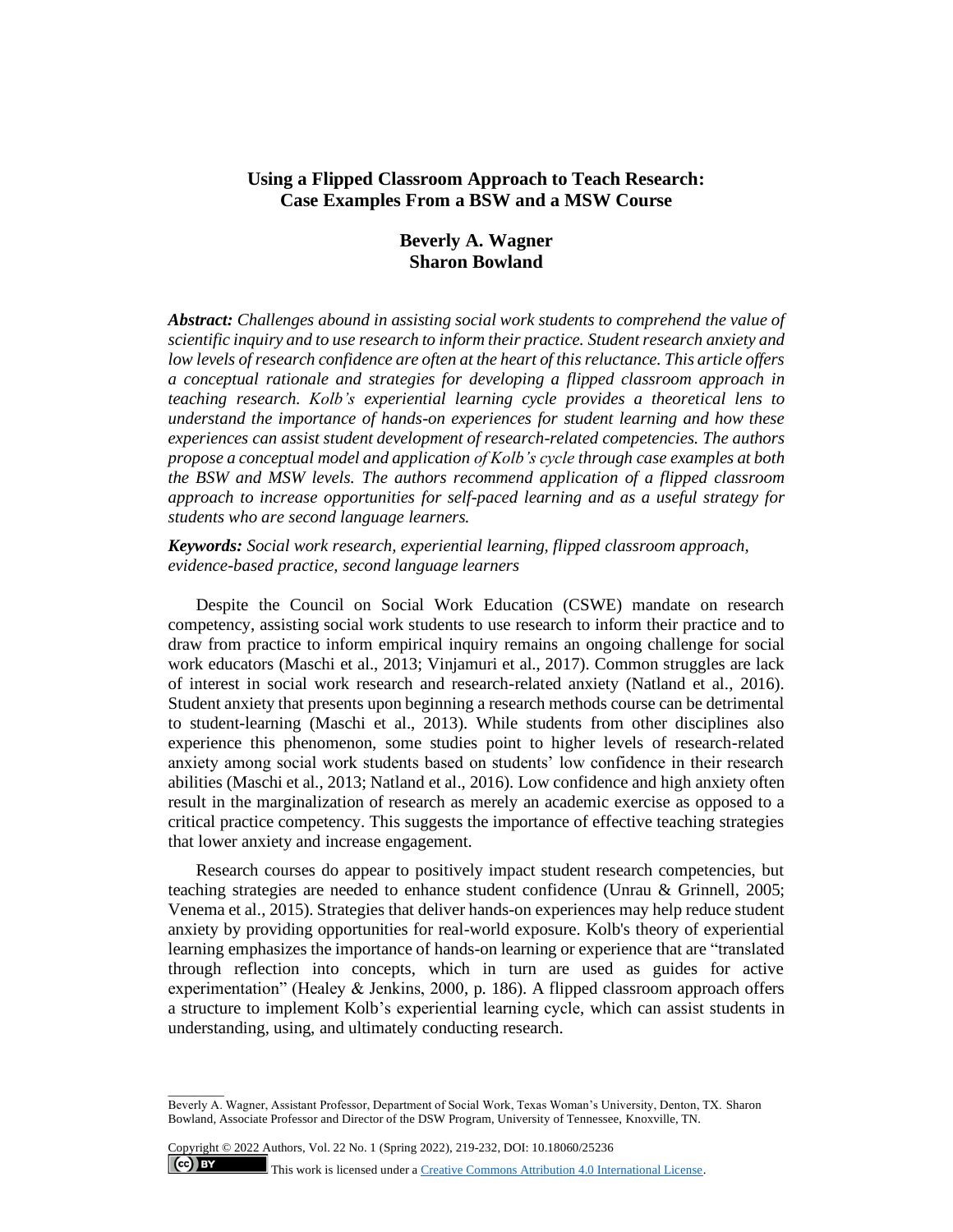A flipped classroom or inverted approach is a pedagogical strategy where traditional content taught in the class, often through lecture, is moved outside the classroom and delivered online (Bergmann  $\&$  Sams, 2012). In a flipped classroom, students are able to engage in self-paced and autonomous learning prior to coming to class and then apply this learning in class through active learning techniques. This frees synchronous online or faceto-face class time to be used for collaborative group work and other application activities. While the flipped classroom approach has consistently been a popular pedagogical approach within education and STEM courses, less is written about its use in social work and more specifically in social work research courses (Bishop & Vergler, 2013; Holmes et al., 2015).

In this paper, two social work educators share case examples of using a flipped classroom model at both the BSW and MSW levels. Differences and similarities in how Kolb's learning cycle approach was adapted are offered, as well as recommendations and implications for social work research education.

### **Literature Review**

### *Students' Experiences in Traditional Research Courses*

As students enter both social work undergraduate and graduate education, there is evidence that requirements to complete a research course generates anxiety and distress (Adam et al., 2004; Green et al., 2001; Maschi et al., 2013; Whipple et al., 2015). Anxiety includes student experiences of fear, anxiety, and avoidance related to learning research methods (Maschi et al., 2013). Green et al. (2001) found that compared with other disciplines, social work students exhibited more anxiety about research and ascribed a lower value to research knowledge for the profession. This included anxiety upon reading a research text or interpreting study results.

Other investigators traced the historical roots of student reticence to embrace research to the development of the profession itself (Adam et al., 2004). Critics of social work have repeatedly challenged that social work cannot be a profession without a commitment to draw from a theory base, use systematic methods in their work with clients, employ research evidence, and evaluate their practice (Adam et al., 2004). However, this recognized need for an empirical research base may have unintentionally created situations where educators dogmatically embraced the value of research and left out the inherent tensions between research and practice. Adam et al. (2004) suggested that traditionally there has been a lack of attention to embracing student skepticism and anxiety as valid, and factoring this into the teaching process. Indeed, teaching the evidence-based practice process (EBPP) is more recently viewed as a correction for an overly rigid embrace of the value of research without considering practice wisdom and client preferences (Okypych & Yu, 2014).

Maschi et al. (2007) reported using an array of activities in the classroom, including discussing student anxiety (emotion-focused strategies), relating research to students' current lives (cognitive-focused activities), and having the students complete several hands-on assignments (action-focused strategies). Using a different approach, Whipple et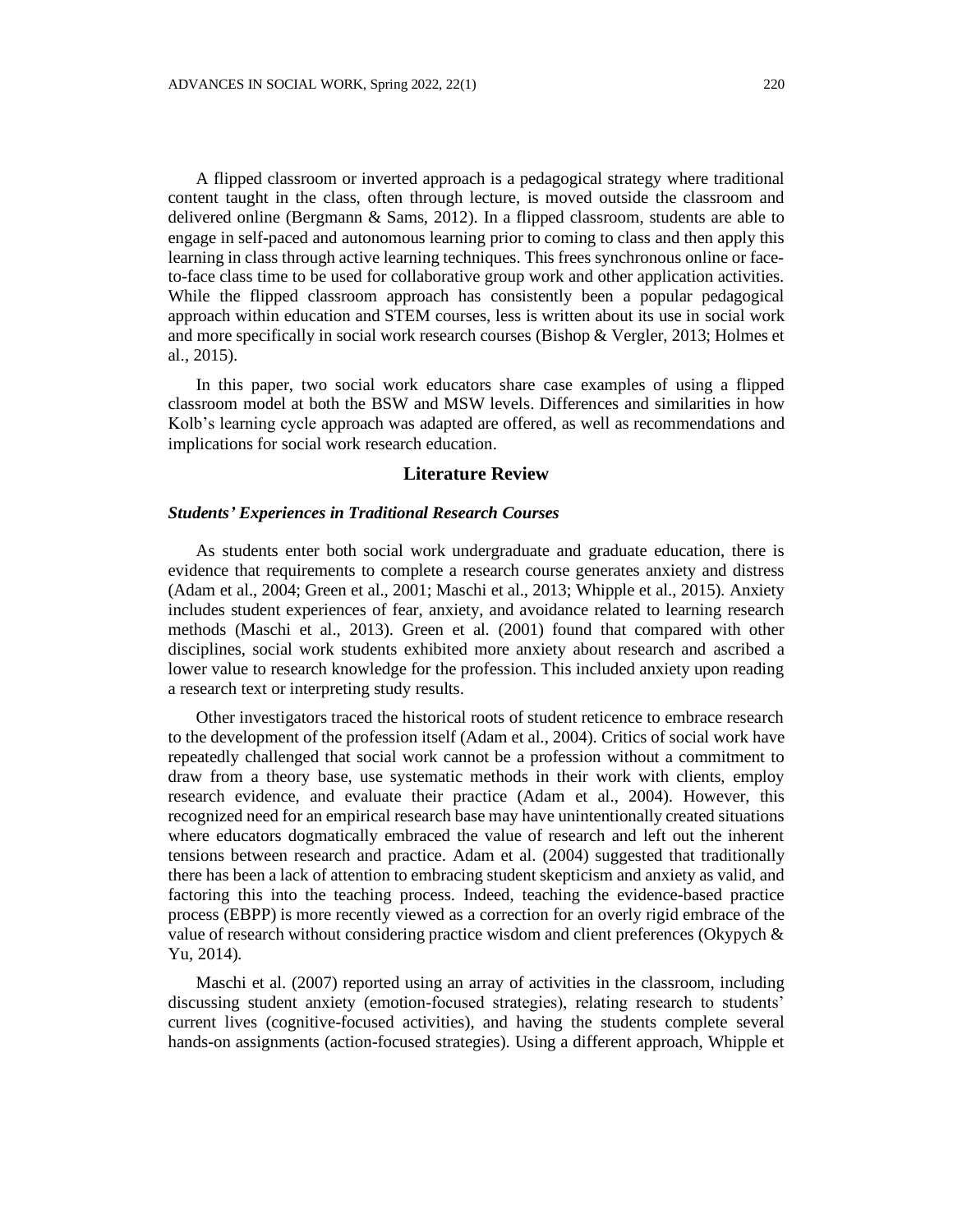al. (2015) completed focus groups with students in their school who chose to complete a student research project. Students reported that they struggled more with the uncertainty of what would be required of them and did better when they had clear tasks and steps to accomplish. Students in the Whipple et al. study felt strongest in their abilities when they were completing focus groups or data analysistasks with clear outcomes, rather than literature reviews, where they struggled to develop a bigger picture perspective on the research area. Multiple studies confirm that students learn the most about research and have the best attitudes about it when their learning is enriched by hands-on experiences (Green et al., 2001; Maschi et al., 2007; Whipple et al., 2015).

#### *Employing a Flipped Classroom Approach*

Even as technology applications and the use of novel pedagogical approaches such as a flipped classroom have rapidly increased in higher education, there is a dearth of literature on the use of a flipped model within social work research courses (Robbins et al., 2016). One of the only examples of using a flipped classroom within an undergraduate social work research course was Matich-Maroney and Moore's (2016) exploratory qualitative study that included research teams and readings plus short videos viewed outside of class. The investigators emphasized that empowering students to apply readings during class time assisted them in building research knowledge and skills. Within research courses in other disciplines, Van der Zwan and Afonso (2019) noted that the outcome of their blended flipped research course was improved assessment scores. Use of active learning techniques and opportunities for feedback provided a structured flexibility during face-to-face and synchronous learning that they found positively benefited student learning (Van der Zwan & Afonso, 2019). This finding was similar to Doi (2016) who noted that the flipped approach worked particularly well for "addressing aspects of creativity and hands-on learning" (p. 116) in a music research methods course. In contrast, Nouri (2016) found that it was actually the video lectures and the opportunity for students to rewind and review lectures that provided students, particularly low achieving students, with the opportunity to succeed. Self-pacing was identified as the most positive aspect of a flipped classroom in this study. Finally, Blazquez et al. (2019) found that social work students enrolled in a randomized trial had higher academic achievement in a group work course when compared with a traditional lecture course.

### *Theoretical Framework*

Kolb's (1984) theory of experiential learning emphasizes the importance of experiences and active engagement in learning. Moreover, it also highlights the diversity of the learner through emphasizing the importance of their personal and unique involvement and experiences in the learning process (Healey  $\&$  Jenkins, 2000; Svinicki  $\&$ Dixon, 1987). Experiential learning in social work research methods courses increases success in making connections between theory and practice. In courses that are concept dense such as research, Venema et al. (2015) argued, "to successfully bridge the knowledge learned in the classroom to research practice—a key goal in competency-based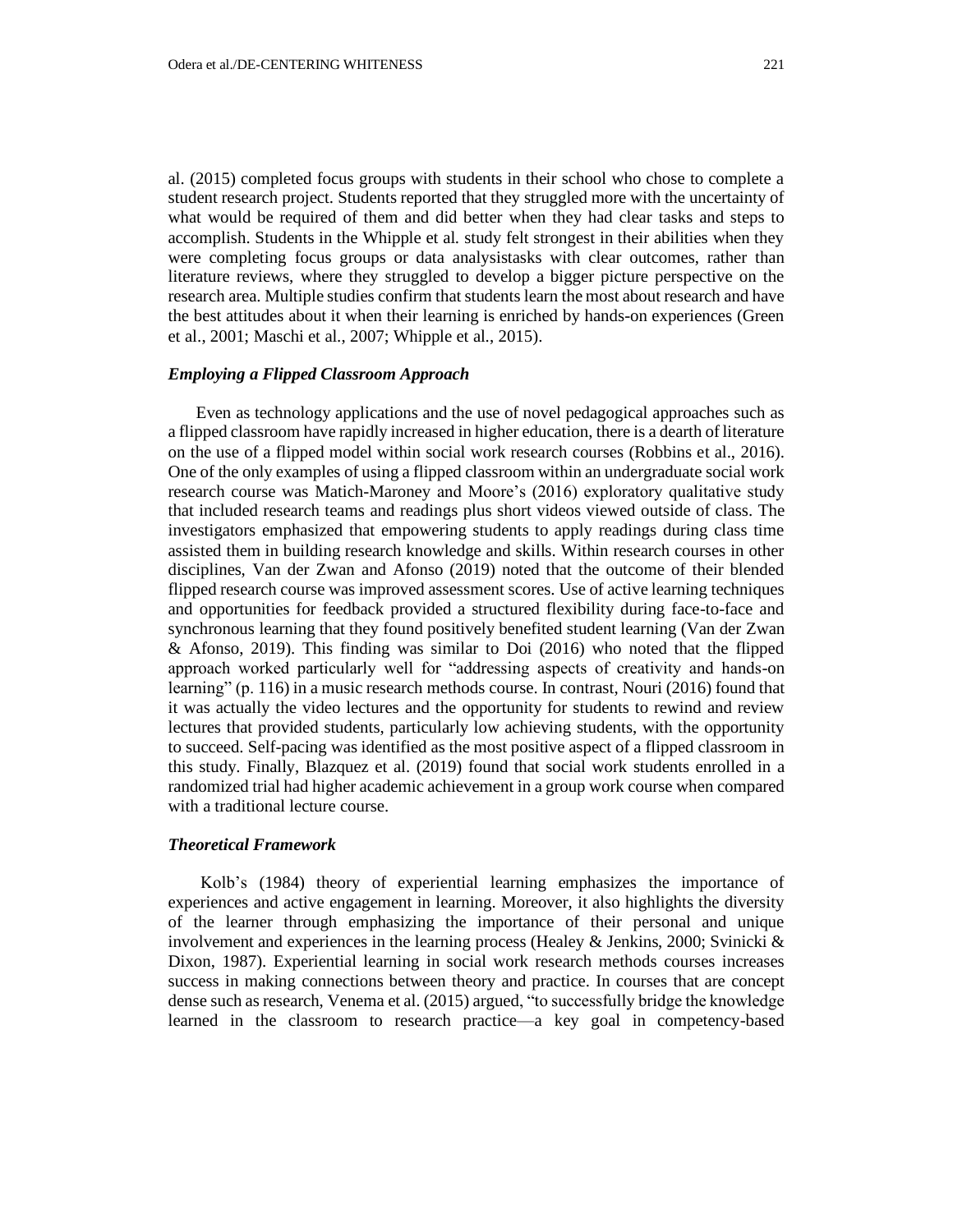education—it is important to understand the effectiveness of a more hands-on approach" (p. 475).

In Kolb's four-stage model, learners first engage in a variety of experiential learning methods such as problem-based learning, project-based learning, learning by doing, service learning, and/or collaborative learning (Healey & Jenkins, 2000). The first stage, concrete experimentation, often happens during synchronous or face-to-face class time (Thuente  $\&$ Batteson, 2016). Learners are then asked to reflect on their learning, so they can assess and examine their experiences. The second stage, reflection, may begin during class and can include instructor feedback and group discussions, but could extend to the digital environment with the use of thought questions. A key to reflection is encouraging its continuous use (Cheung & Delavega, 2014). From these initial experiences and reflections, learners draw conclusions that build on or contradict their previous experiences. Abstract conceptualizations or explanations of learning can be further formulated through video lectures outside of class, readings, and reporting and/or processing group activities during class. During this phase, the learner makes links between abstract knowledge and practice (Cheung & Delavega, 2014). Finally, these new and integrated conclusions guide future decisions, and shape new behaviorsand actions (Svinicki & Dixon, 1987). These can culminate in final projects or active experimentation where the social work student applies knowledge by "creating new interpretations or dimensions to the knowledge or skills that are now integrated" (Cheung & Delavega, 2014, p. 1072). While course activities could be used to support each phase of Kolb's cycle, a structure optimally provides for the cyclical use of these activities and ensures their consistent application.

#### *A Structure for the Active Learning Cycle: The Flipped Classroom Approach*

A flipped classroom approach is an instructional strategy that offers a functional structure for Kolb's active learning cycle and practical application of experiential learning (Natland et al., 2016; Venema et al., 2015). The flipped classroom approach typically has two components: active learning strategies during class and digital individual instruction outside of class (Bishop & Verleger, 2013). Interactive group learning inside the class, for example, provides opportunities for the concrete experimentation portion of the active learning cycle. In one of the few studies on social work flipped classrooms, Holmes et al. (2015) emphasized "the flipped classroom contrasts with the traditional teacher-centered approaches and embraces collaborative student active learning" (p. 216). In-class time is often used for concrete activities and for active experimentation, collaboration, and reflection. The instructor adopts a stronger facilitative role, meeting with groups, and individually with students to provide feedback and encourage reflection informally or through small or large group discussions. Reflection can also include formal activities such as reflective reports. Sage and Sele (2015), for example, used a flipped classroom approach in undergraduate, social work, generalist courses to encourage reading and reflections on readings through the use of online reflection reports.

While abstract conceptualization or the ability to explain learning, can be built in during class activities, it is also a potential outcome of digital, autonomous learning (Svinicki & Dixon, 1987). The traditional lecture is often moved to online spaces and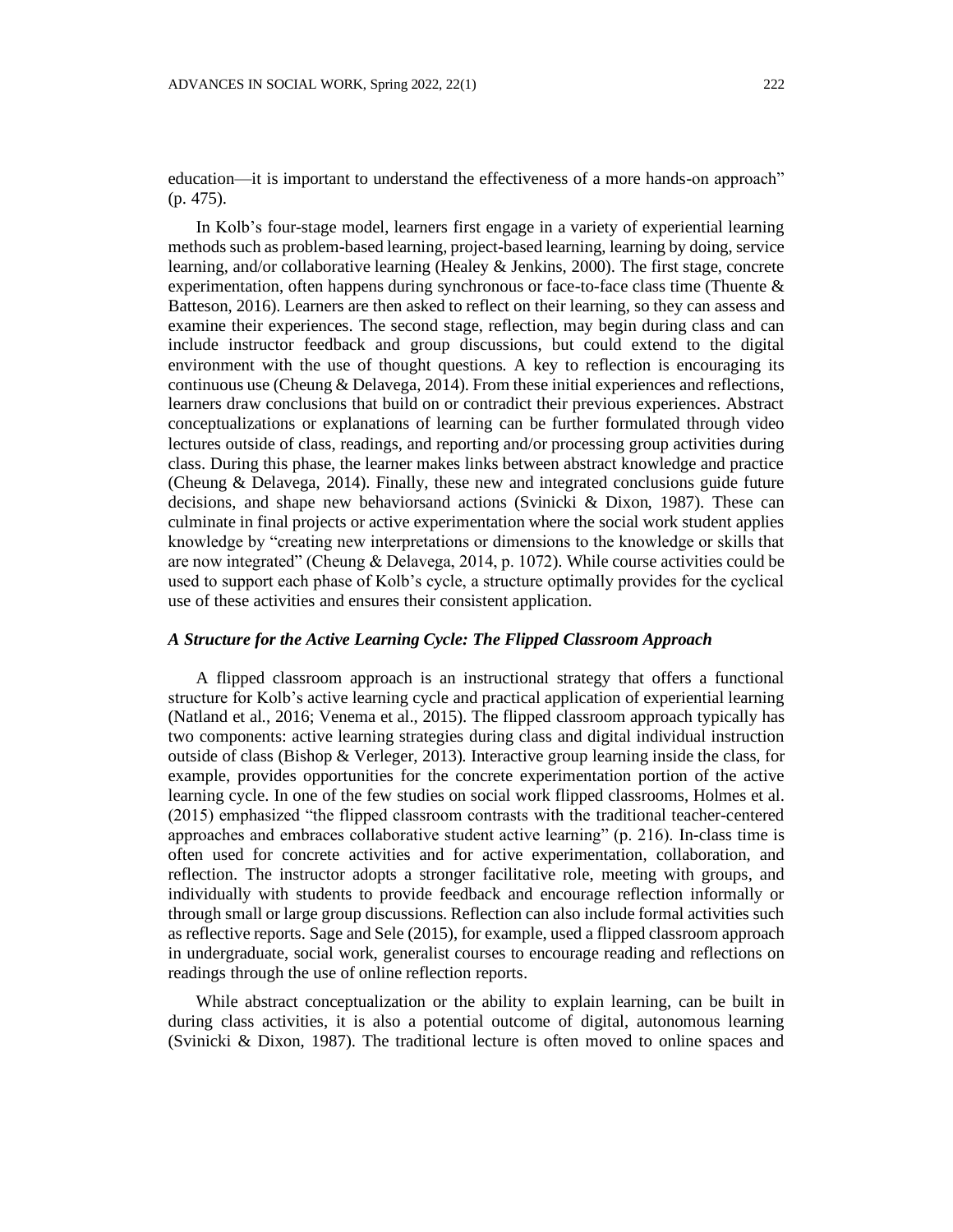provides distinct benefits to students. For example, students may benefit in challenging courses such as research methods, from the ability to self-pace their learning. With this approach students have the opportunity to review portions of their learning that may not be clear or in need of further review (Bergmann & Sams, 2012; Han, 2015; Wagner & Bogiages, 2020). This is particularly beneficial for a variety of student learning needs. For example, students who are learning in a second language, students with learning differences, or students who need additional time in understanding complex concepts benefit from digital, autonomous learning (Bergmann & Sams, 2012; Wagner & Bogiages, 2020). Additionally, online lectures are typically chunked or drilled down to their salient points, assisting students with making links to course concepts (Arnold-Garza, 2014; Matich-Maroney  $\&$  Moore, 2016). Indeed, studies indicate that online lectures can be more effective than in-class lectures (Holmes et al., 2015). Students view lectures or participate in other online activities prior to coming to class.

Kolb's final segment of the active learning cycle is active experimentation, where students apply concepts or as Hoffman (2014) explained, students practice the skill we want them to develop. Final or culminating active learning research projects engage students in all phases of the research process. Interactive class time can provide the space and opportunity to garner instructor feedback for project development. Yet, an important component of final social work research projects includes their practical application to broaden student understanding of what is often perceived as only an abstract undertaking (Zeitlin, 2018). As Zeitlin argues, when students are engaged in creating a final project "the connection between research and practice may seem less remote" (p. 569). Thus, final projects could include research projects or proposals in an area of research interest or community-based research projects.

When considering competency-based social work education, a flipped approach provides a promising structure and route to implement an active learning format that assists students in mastering the Council on Social Work Education (CSWE) research competency: "Engaging in practice informed research and research informed practice" (CSWE, 2015, p. 8; Matich-Maroney & Moore, 2016). In the following case examples, we illustrate the use of a flipped classroom approach and active learning format with social work students enrolled in one BSW and one MSW course.

### **Flipped Classroom Approach in Research Methods Courses: Case Examples**

### *Setting*

Assisting students with gaining practical, hands-on experience in social work research was a goal of two social work educators teaching research methods within one BSW and one MSW course. Although the two instructors taught at different North Texas public universities, the MSW program was a joint program between their institutions. The BSW program historically offered one required research course. Past issues included a lack of faculty qualified to teach this course, so professors from outside the department or adjunct instructors taught it. The research methods course offered in the joint MSW program was offered in the generalist track, or to students entering the MSW program who did not have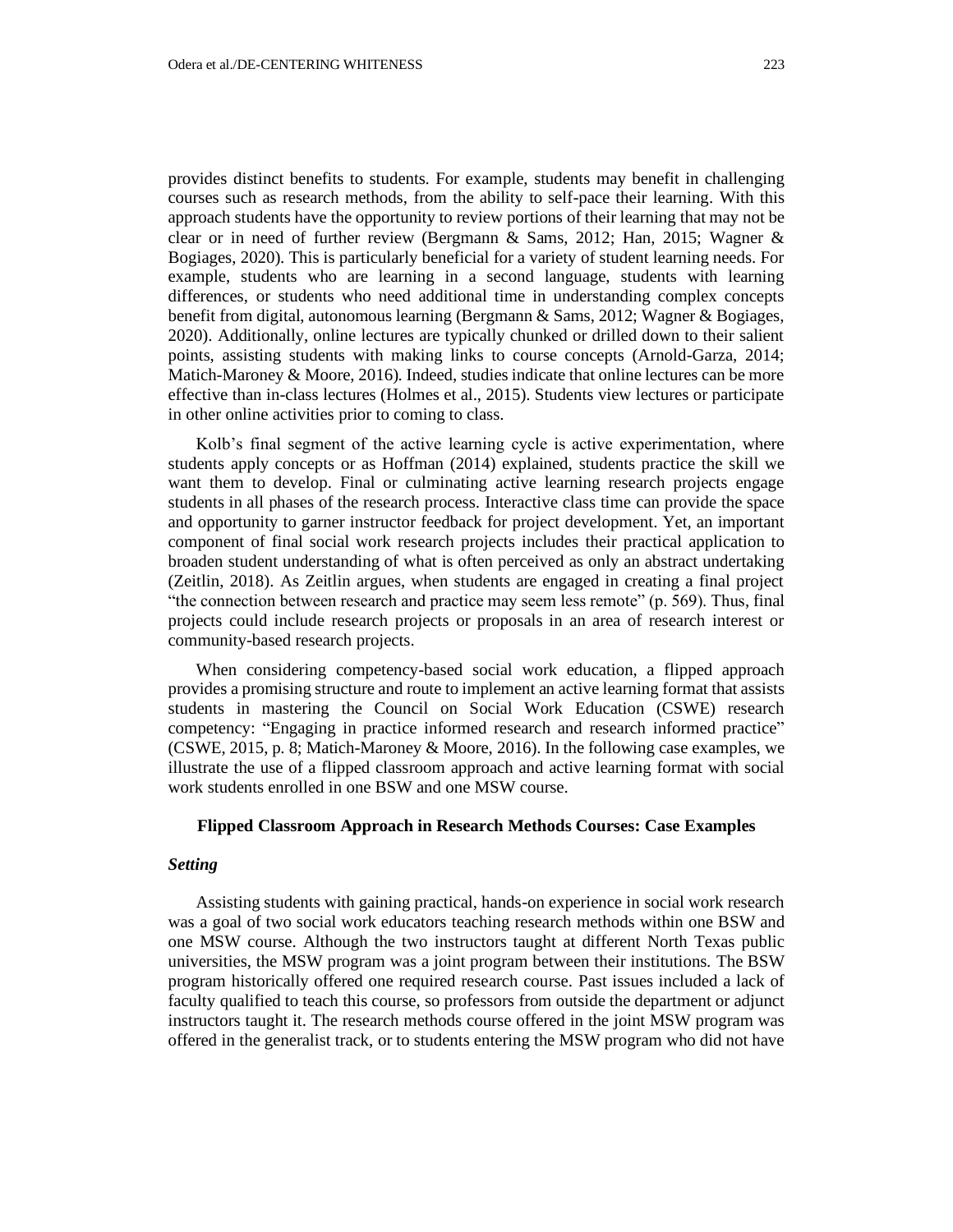a BSW or a masters' degree from other disciplines. Challenges for the MSW course included the range and diversity of previous research experiences of students, with some students having little to no research knowledge. Others coming from outside disciplines had previously completed joint or group research projects.

Both instructors had prior experiences with implementing experiential learning projects and some or all of Kolb's active learning cycle within social work research methods courses. Moreover, both instructors identified challenges given the diversity among student learners' previous experiences with research and the time needed to help students understand research concepts. When discussing these challenges, they agreed to use a flipped classroom approach because it is a pedagogical model that offers an active learning structure and helps to "emphasize the link between research and practice" (Natland et al., 2016, p. 49).

#### *Retrospective Faculty Observations*

#### *BSW Flipped Classroom Approach*

The BSW research course was developed using a hybrid model with students attending class one time per week (1 hour 20 minutes) and completing online assignments (including discussion boards) for a second weekly class session. The in-class session was originally conceptualized as a lecture/discussion. Class size was 42 students and was held in a theater style lecture hall. This required course was often students' first exposure to research of any type and there was wide variation in the interest of students in the course, including those who were curious about the subject matter, those who acknowledged they did not comprehend the concept of research, and those who viewed the course as an obstacle to be surmounted. During initial interactions in class, some students identified concerns that research was disconnected from their real-world experiences.

To make the course more relevant and experiential, the instructor implemented a flipped classroom approach by completing Panopto PowerPoint video lectures for review before each class session. Classes employed experiential and collaborative learning in small groups to learn the Evidence Based Practice process (EBPP). Exercises completed in real time included: Developing classroom groups with various practice interests, creating a research question based on research interests, participating in a sampling exercise, searching the literature for evidence-supported treatments (ESTs), applying criteria to evaluate both quantitative and qualitative research studies, reporting the results of an interview held with an expert in their interest area, triangulating the data from the literature review with the expert practitioner interviews, searching the public domain for assessment measures, critiquing a survey measure, and completing a literature review project in an area of their own interest. During the project each student formulated a research question in consultation with the instructor and their own small group, and secured feedback from the small group over several weeks to develop a PowerPoint presentation and final paper. At the end stage the student presented their findings to their small group with discussion of applicability of the findings to their own practice. Table 1 depicts examples of classroom experiential learning activities.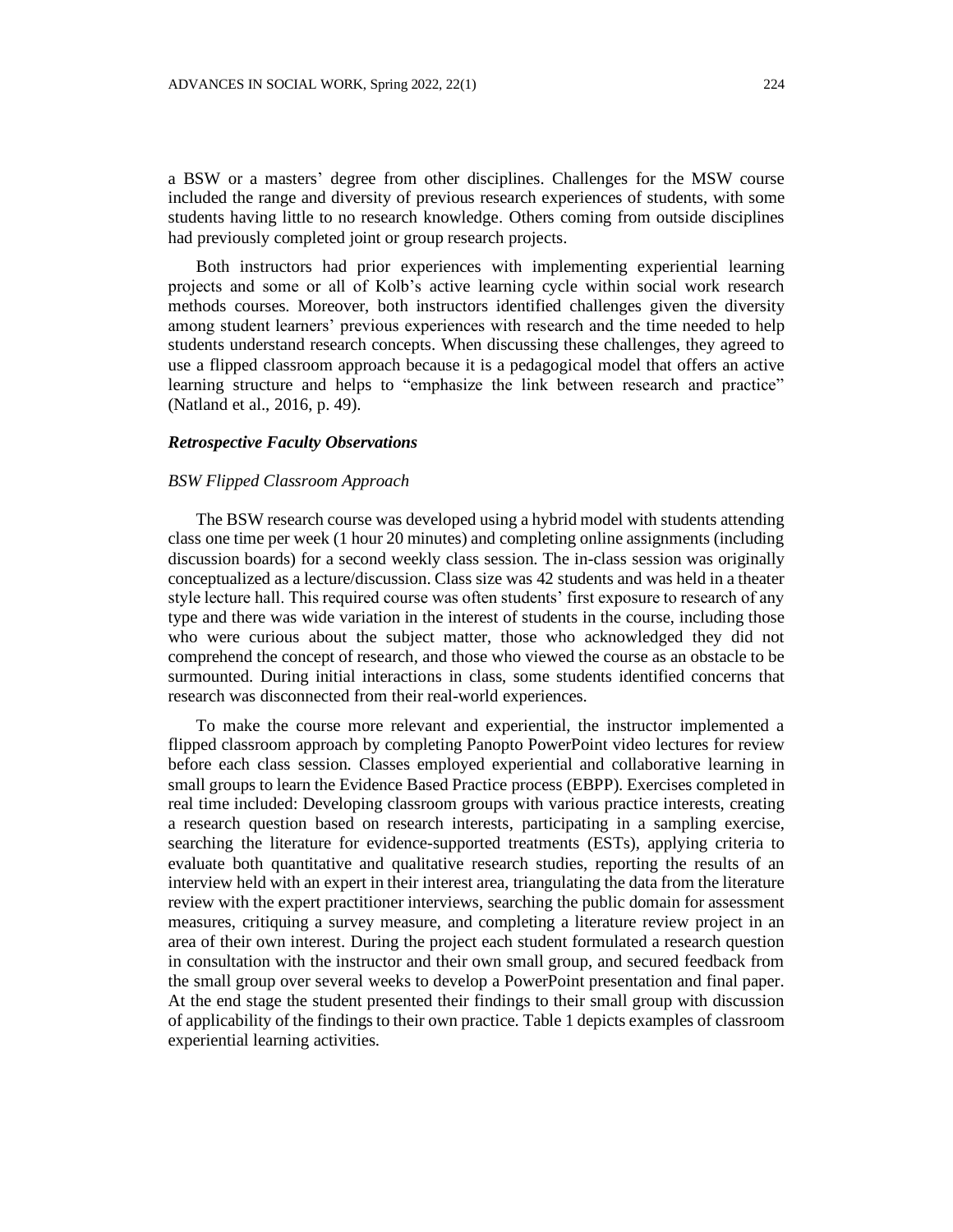BSW Examples and Activities

- Develop classroom groups focused on similar practice interests. These groups become the working groups for classroom activities, literature critiques and final presentations.
- Formulate individual research questions in consultation with group and instructor.
- Participate in a sampling activity.
- Engage in a personal literature review and engage in peer critiques in the classroom work group.
- Apply established criteria to evaluate sample quantitative and qualitative research studies.
- Search the public domain for assessment measures and critique a survey measure.
- Conduct interviews with an expert in student interest area and report results to peers. Triangulate the data from the literature review with expert practitioner interview.
- Receive feedback from peers (small groups) over a period of several weeks to develop a PowerPoint presentation and final research paper.
- Student presentation of findings in small groups includes student-led discussions of applicability of findings to practice.

#### *MSW Flipped Classroom Approach*

The MSW research course began as a modified flipped course using Kolb's active learning cycle. A three-hour, face-to-face course met once a week with a class size of 23 students. The course was initially designed to accommodate active learning strategies with some instructor lectures during class. Student experiences with research ranged from students who had previously written a thesis or participated in group research projects to those students with no previous history of taking research courses. During the seventh week of a fifteen-week semester, the MSW instructor implemented an informal classroom assessment, in which students were asked to anonymously provide informal feedback (Brookfield, 2017). The overwhelming student feedback was feeling distanced during the micro lectures, or the opposite, asking for more time spent on the lecture and concept explanations. Thus, students had very different responses. After a class discussion, the instructor placed lectures online using Panapto PowerPoint video lectures. This provided students with more autonomy in determining how much time to spend on the lectures, and provided students who were asking for more explanations the opportunity to stop, rewind, and re-listen to portions of the lecture that they needed more time to understand (Bergmann & Sams, 2012; Nouri, 2016).

Class time was structured in the following way. During the first hour of class, students worked collaboratively in groups on different weekly research topics to assist them in becoming users of research. Literature critiques provided the basis for these activities, and student groups focused on segments of the research process highlighted in assigned readings. The second hour included other collaborative or experiential activities that aligned with the weekly modules such as peer and group critiques of student research questions and proposal topics, searching the public domain for assessment measures and critiquing them, and practice with research software. The final portion of class was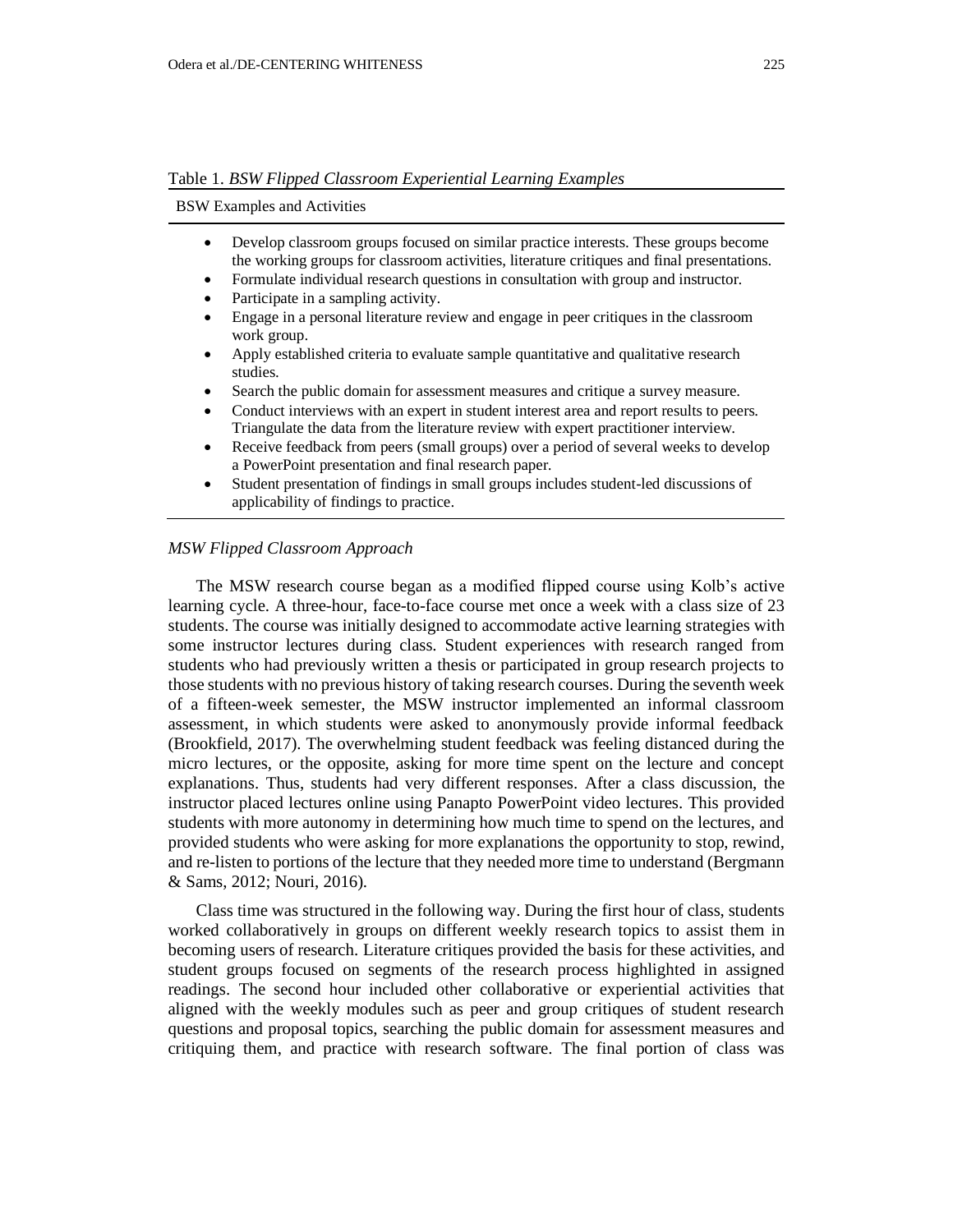designated for small groupwork sessions in which students answered questions based on the week's readings. Later in the semester, additional active learning time was also used to provide peer and instructor feedback for the student's final project: a research proposal in their area of interest. This final project was designed to assist students in becoming developers of research. Throughout the semester, students worked on drafts of different stages of their proposals and had opportunities to receive extensive feedback from their groups and the instructor. This culminated in a final research proposal class presentation. Table 2 depicts examples of the MSW Flipped classroom experiential learning activities.

#### Table 2. *MSW Flipped Classroom Experiential Learning Examples*

MSW Examples and Activities

- Develop classroom groups randomly.
- Group literature review critiques corresponding to readings and focused on weekly research topics.
- Class reflection of group critiques in which groups describe their readings and their conclusions.
- Group critique of member research questions, proposal topics and methodology.
- Search the public domain for assessment measures and critique these measures.
- Interview a peer during class and transcribe the interview.
- Lab practice using SPSS and NVivo.
- Weekly group written assignments based on the readings.
- Create a research proposal in an area of interest and present the proposal to the class.

Figure 1 provides an illustration of Kolb's active learning cycle and activities that could support each segment of the cycle (p. 9).

### **Discussion**

Blazquez et al. (2019) argued that social work professors' pervasive reliance on traditional and didactic approaches makes them ineffective in helping students see the relevancy of research in applying learning to real world problems. Moreover, they provided initial evidence that experiential learning techniques can positively impact student learning in social work courses and specifically in social work group work courses (Blazquez et al., 2019). In order to do this in a content heavy course, however, something has to give. Giving students the opportunity to review lecture content before class reserves the time in class for experiential learning. Providing hands-on experiences to apply research knowledge and skills, increases student insight into the links between research and practice, and develops student research capacity (Natland et al., 2016; Whipple et al., 2015; Zeitlin, 2018). Moreover, Vinjamuri et al. (2017) emphasized the importance of thoughtful teaching strategies as a primary component in fostering positive student attitudes toward research. In particular, using experiential strategies during class can potentially increase student confidence and encourage them to use evidence-based research in practice.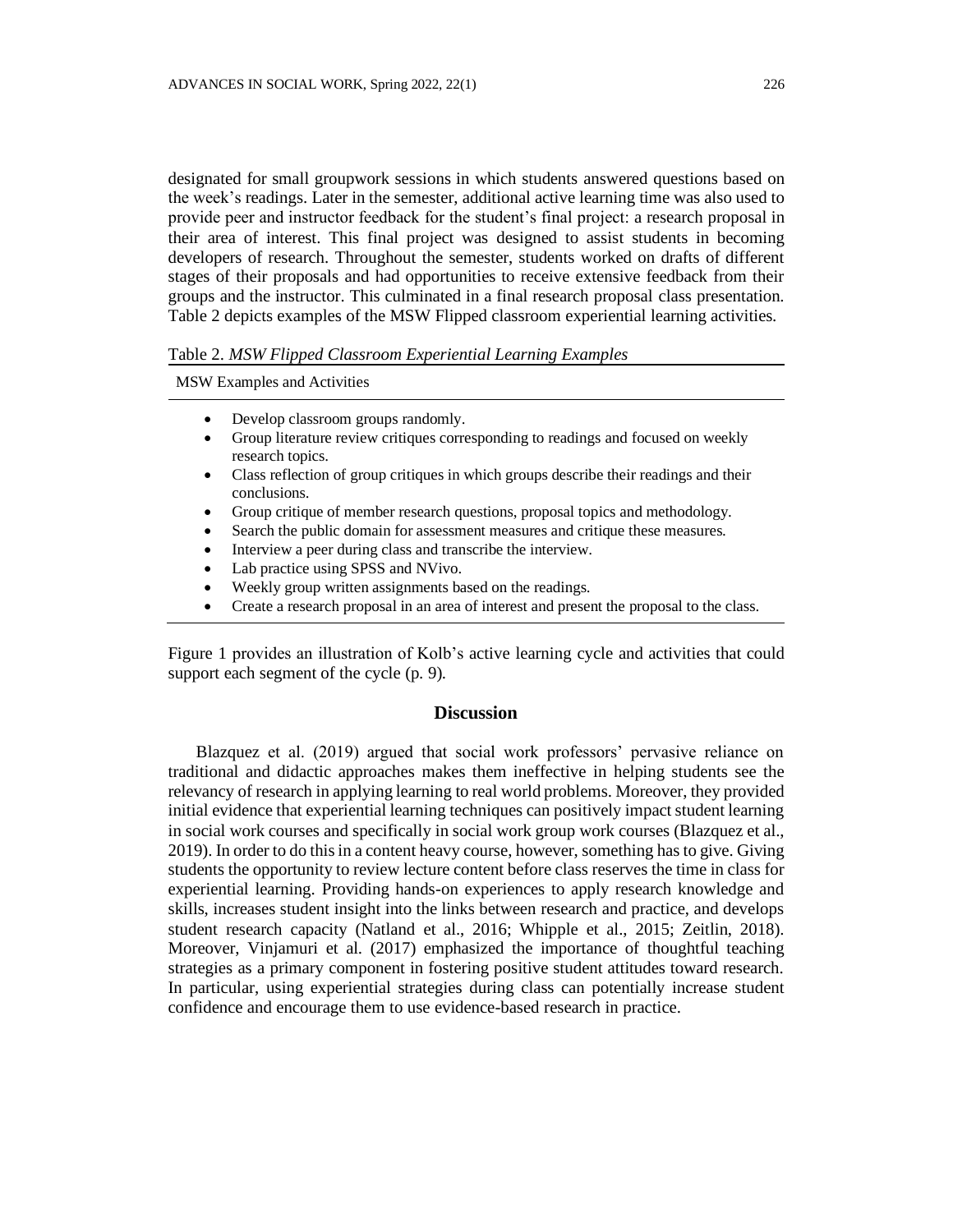

*Figure 1. Kolb's Active Learning Cycle Implemented within a BSW and MSW Course*

Adapted from Kolb (1984) and OpenLearn (2022)

Kolb's active learning cycle provides a lens and framework for understanding the role and steps involved in active learning. It follows then that courses need a structure for relevant active learning experiences. A flipped classroom model provides this type of structure with added benefits of offering students autonomy in pacing their learning. The following recommendations provide guidance for designing a flipped social work research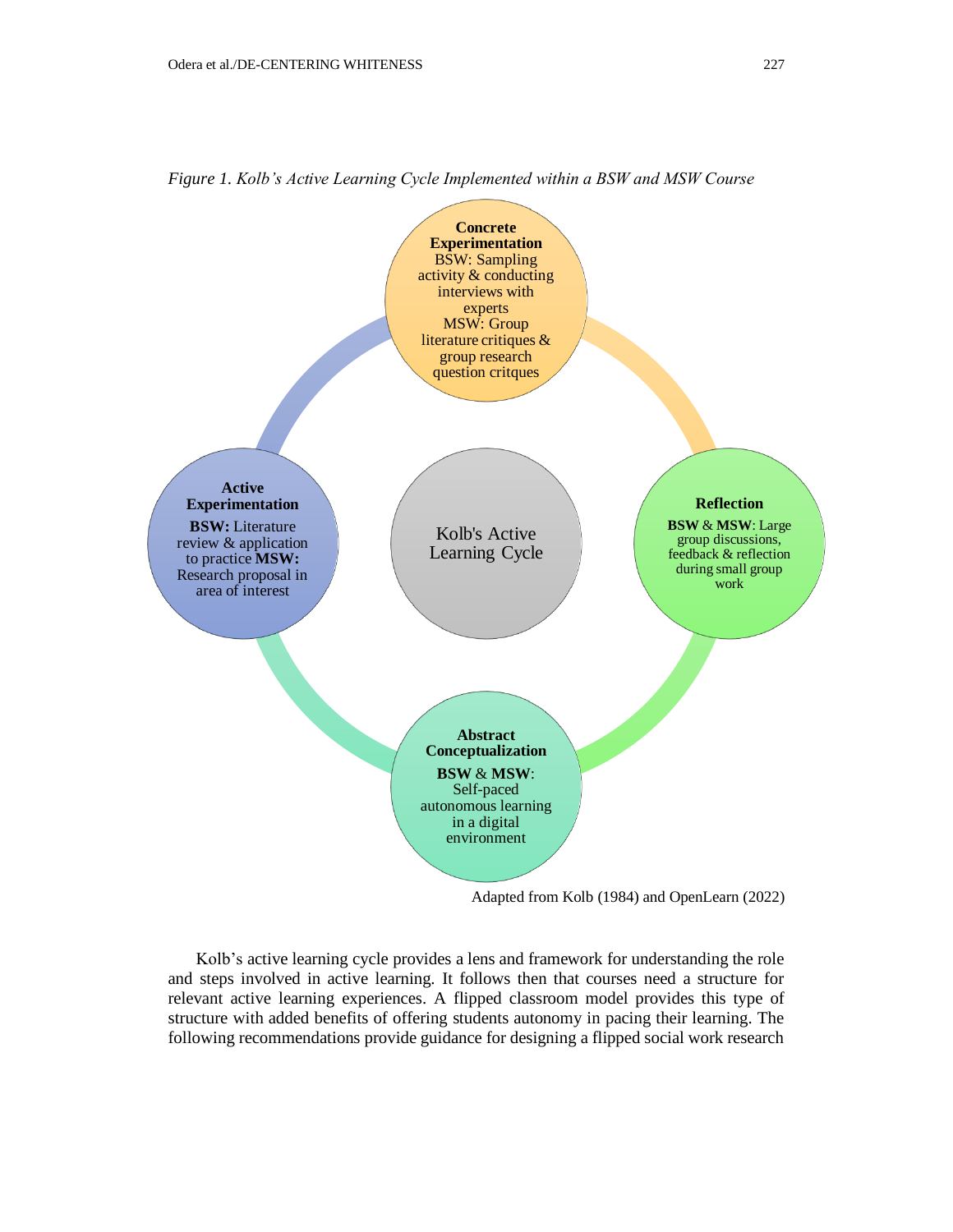course that implements the four phases of Kolb's active learning cycle. These recommendations could be implemented at either the BSW or MSW level of instruction.

#### *Recommendations*

Students may need an orientation to assist them in understanding expectations and acclimating to a research course that uses a flipped classroom approach (Findlay-Thompson & Mombourquette, 2014; Wagner & Bogiages, 2020). A standardized online course design that is easy for students to navigate and is structured in a way that students know what to expect each week benefits a diverse range of learners. Activities in class can assist students in becoming both users of research (e.g., through critiquing research articles, developing research questions, sampling activities, and library activities and speakers) and developers of research (e.g., through culminating research projects). Table 3 highlights some key recommendations for flipping BSW and MSW research courses. These recommendations can be utilized for hybrid, face-to-face, and online courses with remote, synchronous components.

Table 3. *Recommendations for BSW/MSW Flipped Research Courses*

Recommendations

- Implement an orientation at the beginning of a flipped research course that includes expectations for face-to-face/synchronous and online learning. This could include online navigation and other technology guidance.
- Provide a standardized online course design and in-class schedule, so students know what to expect each week.
- Create shorter, micro lectures to assist students in understanding the salient points. This provides students with a diverse range of learning styles to gain a deeper understanding of the material. Students watch lectures outside of class so they come to class prepared to engage in activities.
- Develop methods for holding students accountable for viewing online lectures and/or readings. These include low risk quizzes or discussion boards (Matich-Maroney & Moore, 2016).
- Provide active learning strategies that assist students in becoming users of research such as learning research vocabulary. This could include small group work critiquing the literature and/or discussing the use of evidence-based interventions in practice.
- Provide active learning strategies that assist students in becoming developers of research. This could include final group or individual projects in areas of interest or connected to community agencies.
- The more facilitative role of the instructor provides increased opportunities for feedback. Feedback is essential to assisting students in gaining research competency.

#### *Implications for Teaching Social Work Research*

Using a flipped classroom approach provides social work students with opportunities for self-paced learning, enabling them to take the time needed to comprehend concepts. Students are in charge of using their time actively in class to advance their skills in a subject that often evokes anxiety and uncertainty. In research courses where vocabulary and concepts are more likely to be new or complex, this is an added benefit. This may be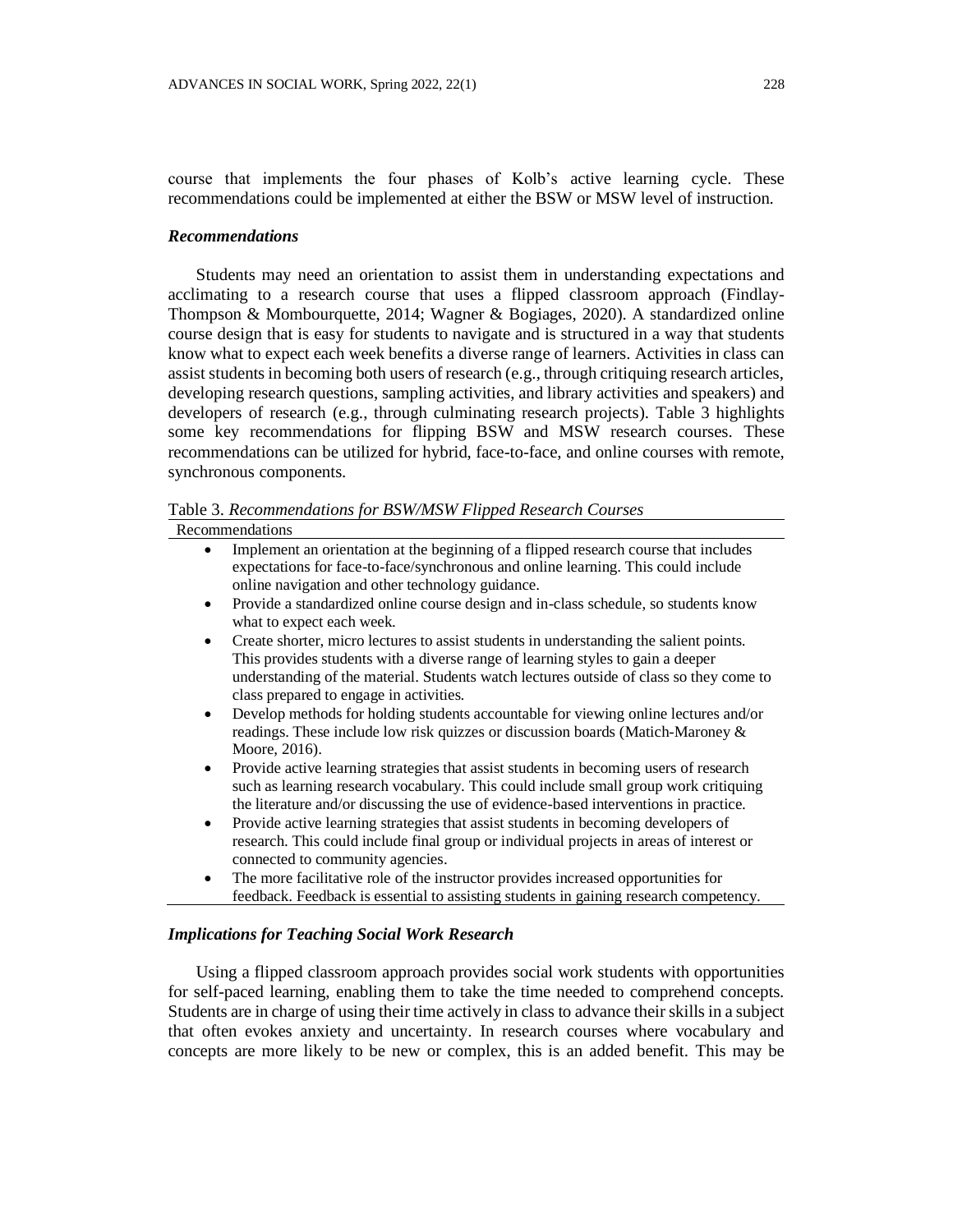especially true for students who need multiple exposures to master concepts. Furthermore, this on-demand access provides students with the time needed to understand research concepts and develop a new vocabulary necessary to engage in effective practice and evaluation of practice. Utilizing class time for active and experiential learning assists students in making connections between their online learning and practical application of this learning (Bergmann & Sams, 2012).

Nouri (2016) speculated that the flipped classroom approach was a teaching strategy that empowered students, particularly those who had academic challenges. A key benefit of using a flipped classroom approach is its versatility in meeting the learning needs of a wide range and diversity of learners. Both university settings for this project were Hispanic-serving institutions where there were greater numbers of students learning in a second language. Students learning in a second-language may experience problems keeping up with the pace of a traditional lecture due to language-related challenges (Wagner & Bogiages, 2020). While this approach can benefit students whose primary language is not English, it can also benefit students who have academic challenges or those who find research courses especially unfamiliar.

Nevertheless, the flipped classroom approach does require additional commitments outside of class. Informal and formal MSW course surveys administered by the MSW instructor and the instructor's university indicated that some students did not like the outof-class commitment to watch video lectures and preferred in-class lectures. Other studies have reported similar student perceptions of increased workload in a flipped class, while some research has emphasized differences across groups in student perceptions of online lectures (Findlay-Thompson & Mombourquette, 2014; Nouri, 2016). Nouri (2016) found that students who were low achievers had more positive attitudes towards video lectures than high achievers due to the flexibility of being able to slow down and review the lecture as needed. Students also experience difficulties in making connections between online and in-class activities, thus it is important to clearly align and connect face-to-face and online portions of a flipped classroom (Kim et al., 2014). Informal class teaching assessments indicated that some students desired additional in-class explanations of weekly concepts. The instructor addressed concerns by incorporating micro-lectures and a review of concepts in real time.

Competency in understanding how to apply research evidence in practice and in evaluating one's practice is one of the CSWE competencies for both undergraduate and graduate education. Hands-on learning, then, also becomes possible in the flipped classroom and can energize students. A predictable course layout is replaced with active learning, and students may look forward to a class environment where they can engage in a non-threatening dialogue with peers about research. During experiential exercises they are thrust into the problem-solving role rather than assuming a passive role where professors are the sole source of disseminating information. Professors become facilitators of learning rather than dispensers of knowledge, and their classes become opportunities for exploration and discovery (Bergmann & Sams, 2012). A final insight that emerged from the authors' work with this teaching method, with implications for teaching research, is the importance of addressing the gap between research and practice. Students intuitively perceive this gap and need to grasp why research is so critical for effective practice.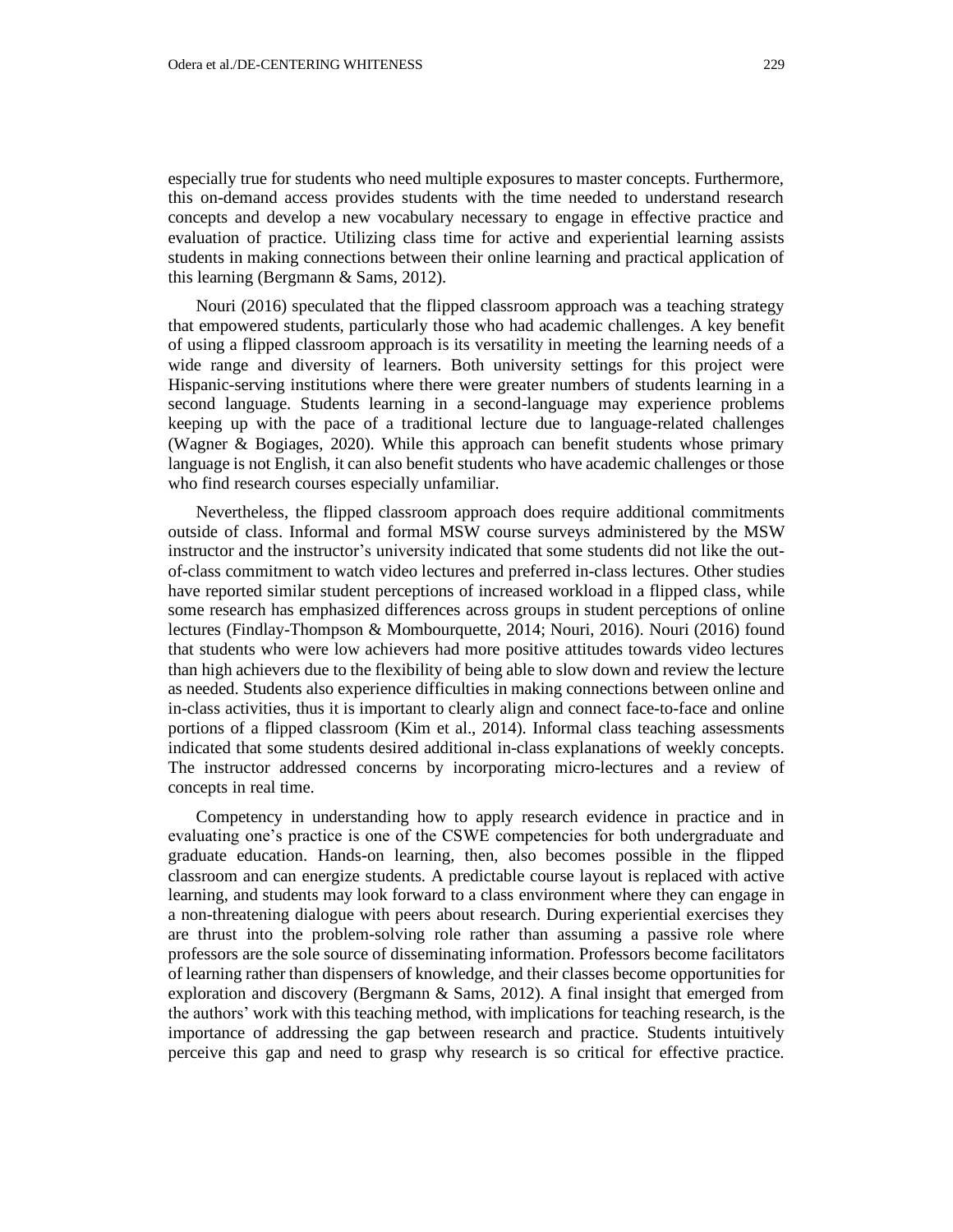Rethinking how we teach research will likely serve to increase the number of graduates who apply the evidence-based practice process in their work.

#### **References**

- Adam, N., Zosky, D., & Unrau, Y. (2004). Improving the research climate in social work curricula. *Journal of Teaching in Social Work, 24*(3-4), 1-18. [https://doi.org/10.1300/J067v24n03\\_01](https://doi.org/10.1300/J067v24n03_01)
- Arnold-Garza, S. (2014). The flipped classroom model and its use for information literacy instruction. *Communications in Information Literacy, 8*(1), 7-22. <https://doi.org/10.15760/comminfolit.2014.8.1.161>
- Bergmann, J., & Sams, A. (2012). *Flip your classroom: Reach every student in every class everyday.* International Society for Technology in Education. <http://www.ascd.org/Publications/Books/Overview/Flip-Your-Classroom.aspx>
- Bishop, J., & Verleger, M. (2013). The flipped classroom: A survey of research*. Proceedings from the American Society for Engineering Education,* Atlanta, GA, *120*, 1-18.<https://doi.org/10.18260/1-2--22585>
- Blazquez, B., Masluk, B., Gascon, S., Diaz, R., Aguilar-Latorre, A., & Magallon, I. (2019). The use of a flipped classroom as an active learning approach improves academic performance in social work: A randomized trial in a university. *Public Library of Science, 14*(4), 1-15.<https://doi.org/10.1371/journal.pone.0214623>
- Brookfield, S. (2017). *Becoming a critically reflective teacher* (2nd ed.)*.* Josey-Bass-Wiley.
- Cheung, M., & Delavega, E. (2014). Five way experiential learning model for social work education. *Social Work Education, 33*(8), 1070-1087. <https://doi.org/10.1080/02615479.2014.925538>
- Council on Social Work Education [CSWE]. (2015). 2015 Educational policy and accreditation standards for Baccalaureate and Masters Social Work Programs. [https://www.cswe.org/getattachment/Accreditation/Accreditation-Process/2015-](https://www.cswe.org/getattachment/Accreditation/Accreditation-Process/2015-EPAS/2015EPAS_Web_FINAL.pdf.aspx) [EPAS/2015EPAS\\_Web\\_FINAL.pdf.aspx](https://www.cswe.org/getattachment/Accreditation/Accreditation-Process/2015-EPAS/2015EPAS_Web_FINAL.pdf.aspx)
- Doi, C. (2016). Applying the flipped classroom methodology in a first-year undergraduate music research methods course. *Music Reference Services Quarterly, 19*(2), 114-135. <https://doi.org/10.1080/10588167.2016.1167427>
- Findlay-Thompson, S., & Mombourquette, P. (2014). Evaluation of a flipped classroom in an undergraduate business course*. Business Education and Accreditation*, *6*(1), 63-71. [https://papers.ssrn.com/sol3/papers.cfm?abstract\\_id=2331035](https://papers.ssrn.com/sol3/papers.cfm?abstract_id=2331035)
- Green, R, Bretzin, A., Leninger, C., & Stauffer, R. (2001). Research learning attributes of graduate students in social work, psychology and business. *Journal of Social Work Education, 37*(2), 333-341.<https://doi.org/10.1080/10437797.2001.10779058>
- Han, Y. J. (2015). Successfully flipping the ESL classroom for learner autonomy*. New York State Teachers of English to Speakers of Other Languages Journal*, *2*(1), 98-109. [http://journal.nystesol.org/jan2015/Han\\_98-109\\_NYSTJ\\_Vol2Iss1\\_Jan2015.pdf](http://journal.nystesol.org/jan2015/Han_98-109_NYSTJ_Vol2Iss1_Jan2015.pdf)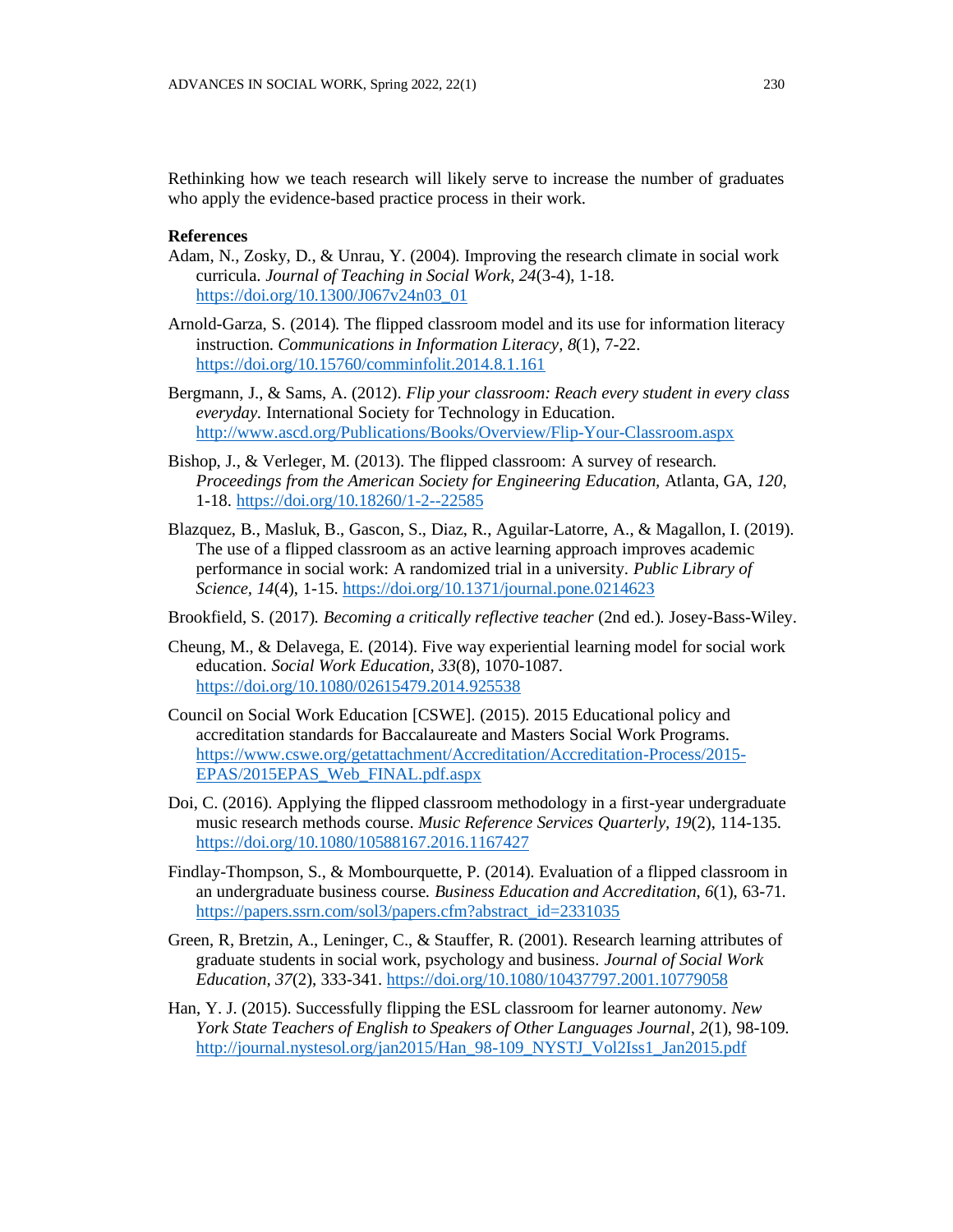- Healey, M., & Jenkins, A. (2000). Kolb's experiential learning theory and its application in geography in higher education. *Journal of Geography, 99,* 185-195. <https://doi.org/10.1080/00221340008978967>
- Hoffman, E. S. (2014). Beyond the flipped classroom: Redesigning a research methods course for e3 instruction. *Contemporary Issues in Education Research*, *7*(1), 51-62. <https://doi.org/10.19030/cier.v7i1.8312>
- Holmes, M., Tracy, E., Painter, L., Oestrich, T., & Park, H. (2015). Moving from flipped charts to flipped classroom: Using technology-driven teaching methods to promote active learning in foundation and advanced masters social work courses. *Clinical Social Work Journal, 43*, 215-224.<https://doi.org/10.1007/s10615-015-0521-x>
- Kim, M. K., Kim, S. M., Khera, O., & Getman, J. (2014). The experience of three flipped classrooms in an urban university: An exploration of design principals. *Internet and Higher Education, 22,* 37-50.<https://doi.org/10.1016/j.iheduc.2014.04.003>
- Kolb, D. A. (1984). *Experiential learning as the source of learning and development.*  Prentice-Hall.
- Maschi, T., Bradley, C., Youdin, R., Killian, M., Cleaveland, C., & Barbera, R. (2007). Social work students and the research process: Exploring the thinking, feeling, and doing of research. *Journal of Baccalaureate Social Work Education*, *13*(1), 8-12. <https://doi.org/10.18084/1084-7219.13.1.1>
- Maschi, T., Wells, M., Yoder Slater, G., MacMillan, T., & Ristow, J. (2013). Social work students' research related anxiety and self-efficacy: Research instructors' perceptions and teaching innovations. *Social Work Education, 32*(6), 800-817. <https://doi.org/10.1080/02615479.2012.695343>
- Matich-Maroney, J., & Moore, P. (2016). Flipping the class in an undergraduate social work research course. *Council on Undergraduate Research, 37*(2), 24-29. <https://doi.org/10.18833/curq/37/2/5>
- Natland, S., Weissingerb, E., Graaf, G., & Carnochan, S. (2016). Learning practice-based research methods: Capturing the experiences of MSW students. *Journal of Teaching in Social Work, 36*(1), 33-51.<https://doi.org/10.1080/08841233.2016.1117366>
- Nouri, J. (2016). The flipped classroom: for active, effective and increased learning especially for low achievers. *International Journal of Educational Technology in Higher Education, 13*(3), 1-10[. https://doi.org/10.1186/s41239-016-0032-z](https://doi.org/10.1186/s41239-016-0032-z)
- Okypych, N. J., & Yu, J. L-H. (2014). A historical analysis of evidence-based practice in social work: The unfinished journey towards an empirically grounded profession. *Social Service Review*, *88*(1), 3-58[. https://doi.org/10.1086/674969](https://doi.org/10.1086/674969)
- OpenLearn. (2022). 3.3 the experiential model of learning. [https://www.open.edu/openlearn/science-maths-technology/engineering](https://www.open.edu/openlearn/science-maths-technology/engineering-technology/learning-thinking-and-doing/content-section-3.3)[technology/learning-thinking-and-doing/content-section-3.3](https://www.open.edu/openlearn/science-maths-technology/engineering-technology/learning-thinking-and-doing/content-section-3.3)